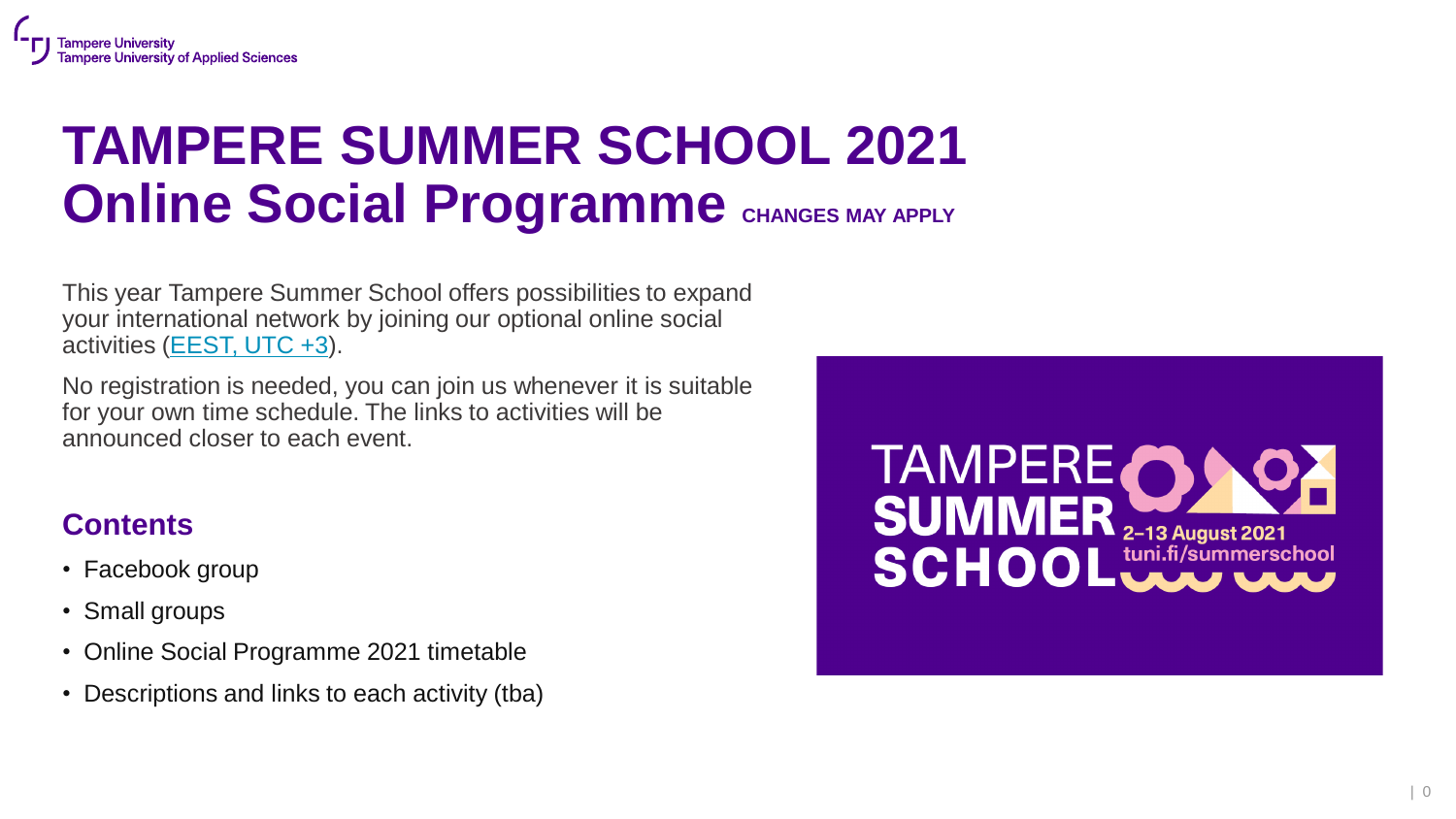### **TAMPERE SUMMER SCHOOL 2021 Online Social Programme** CHANGES MAY APPLY

#### **FACEBOOK GROUP**

Remember to join our Facebook group "Tampere Summer School 2021" where you can find additional info, tips and activities throughout the summer school weeks.

#### **SMALL GROUPS**

In addition to the scheduled programme you can also fill out this form if you are interested in having your own smaller group of participants where to share information of different cultures and maybe even make friends for a lifetime! The summer school staff will divide the groups amongst the participants who have filled out the form. The deadline to sign up for small groups is 28 July. All group activities are online.

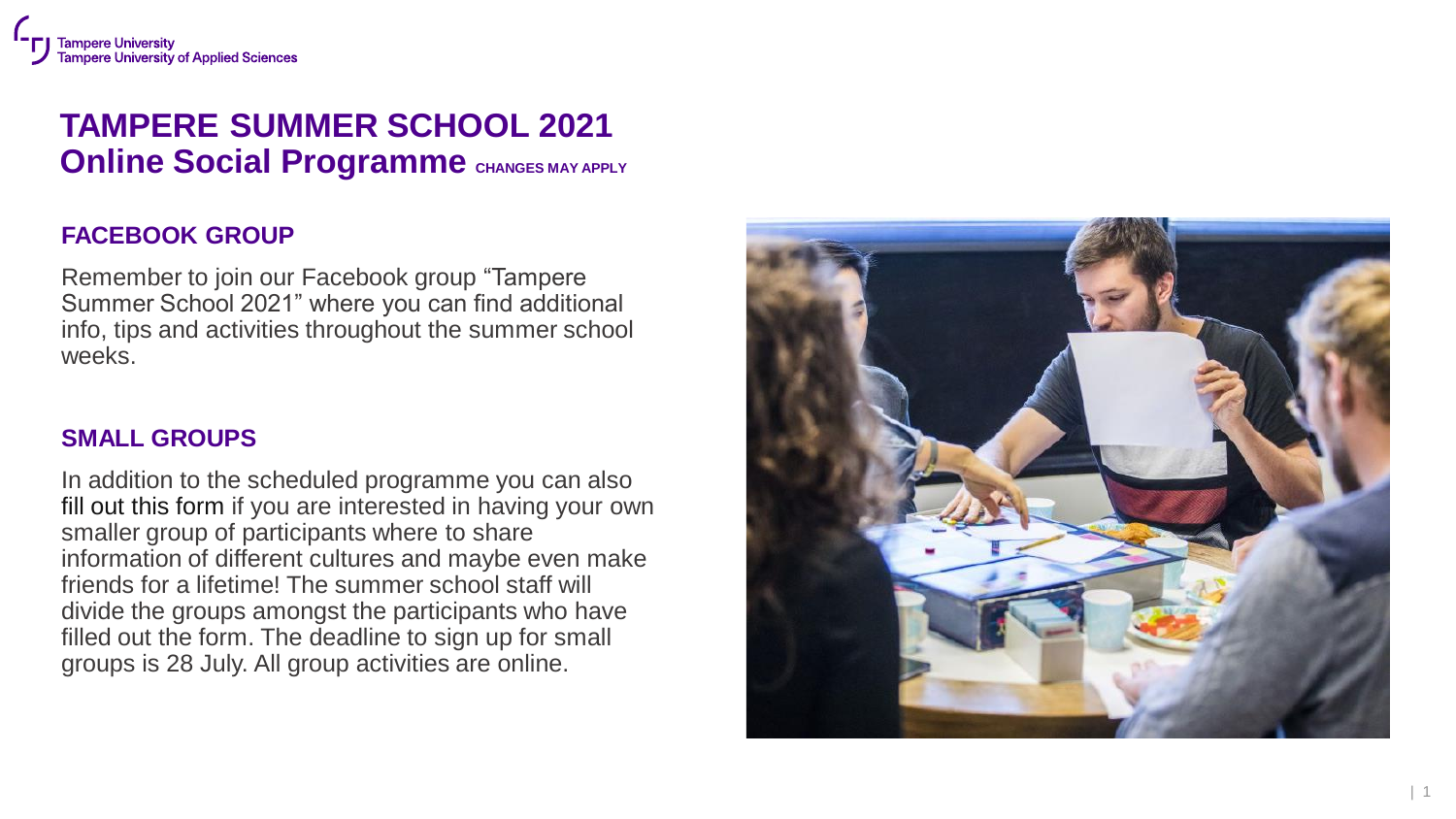## **Online Social Programme 2021**

| Monday 2.8.                             | Tuesday 3.8.                                                         | Wednesday 4.8. | Thursday 5.8. | Friday 6.8.                                                             |
|-----------------------------------------|----------------------------------------------------------------------|----------------|---------------|-------------------------------------------------------------------------|
| 17.30 - 18.00<br><b>Welcome Webinar</b> | 17.30 - 18.30<br><b>Survival Guide for</b><br><b>Finnish Culture</b> | <b>TBA</b>     | <b>TBA</b>    | 17.30 - 18.30<br>Paras Löyly-<br><b>Finnish Sauna</b><br><b>Culture</b> |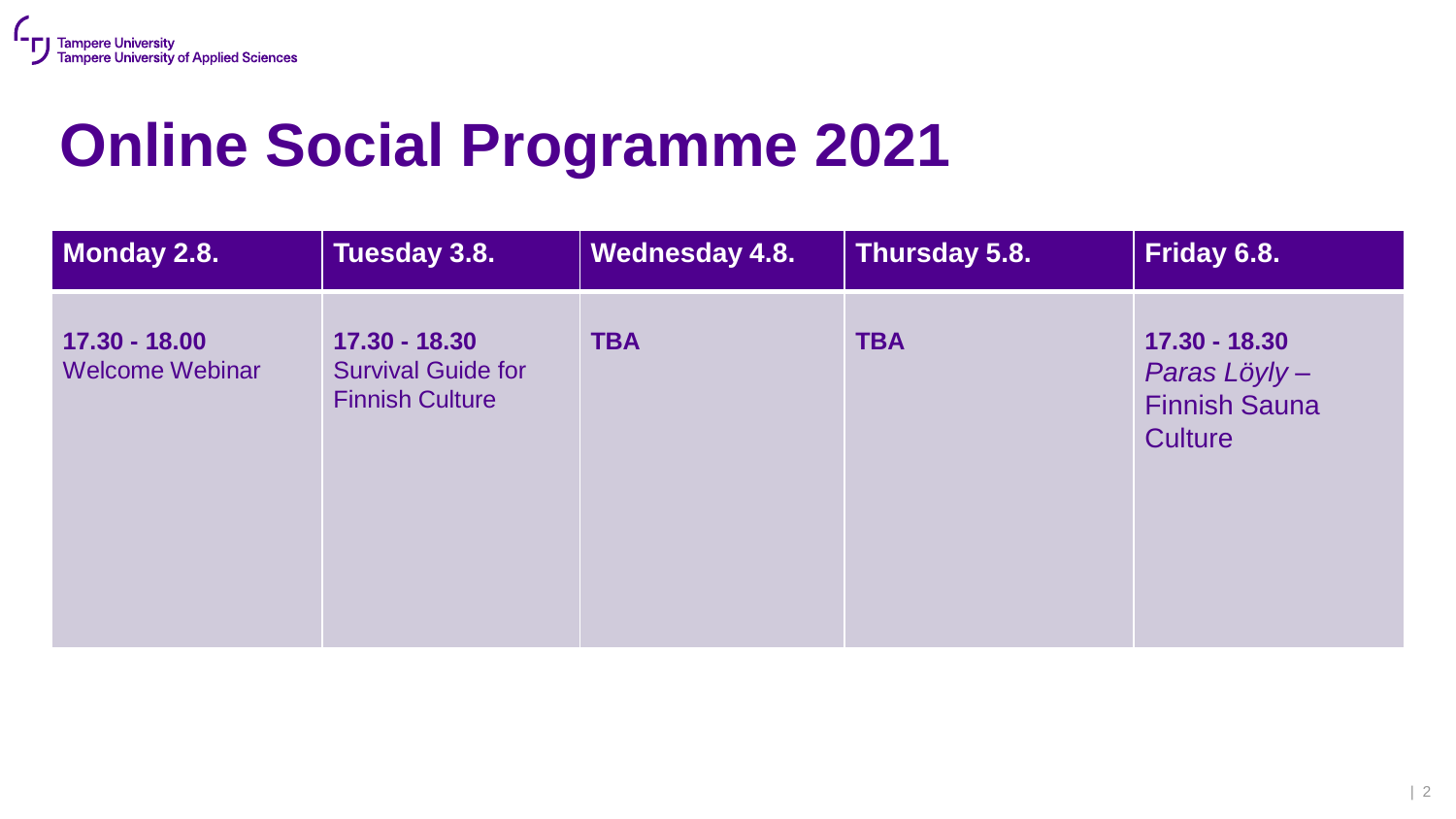## **Online Social Programme 2021**

| Monday 9.8.                                                                     | Tuesday 10.8.                                                                              | Wednesday 11.8.                          | Thursday 12.8.                                    | Friday 13.8.                             |
|---------------------------------------------------------------------------------|--------------------------------------------------------------------------------------------|------------------------------------------|---------------------------------------------------|------------------------------------------|
| 18.00 - 19.00<br>Online<br><b>Board Game</b><br>Evening with ESN<br><b>FINT</b> | Virtual city tour during the<br>day on Instagram<br>@tamperesummerschool<br><b>stories</b> | $17:30 - 18:30$<br>Study skills workshop | $17.30 - 18.00$<br><b>Tampere/Finland</b><br>Quiz | 15.00 - 15.30<br><b>Farewell Webinar</b> |
|                                                                                 | <b>TAMKO TBA</b>                                                                           |                                          |                                                   |                                          |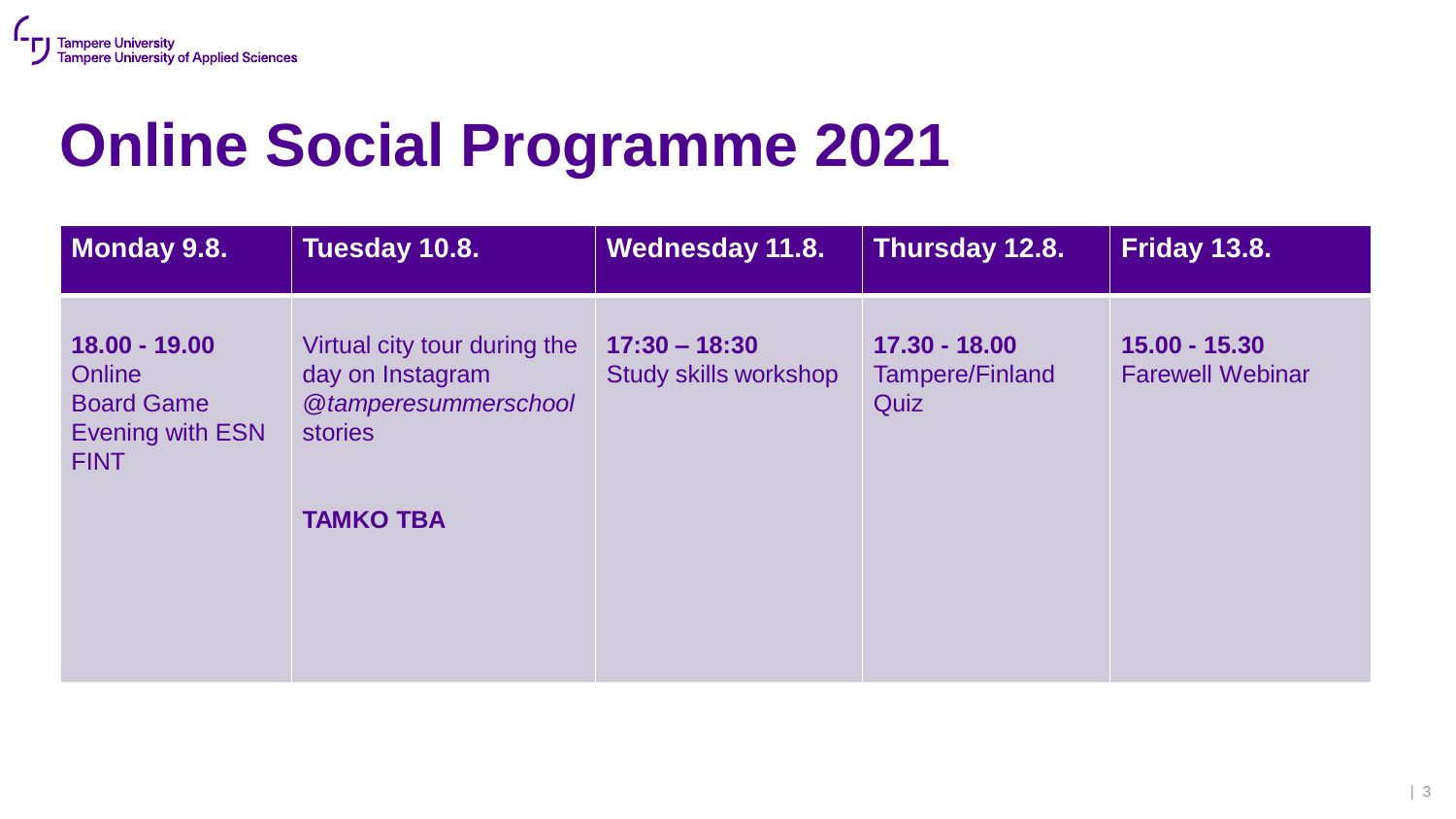# **Descriptions and links**

#### **Welcome Webinar**

Let´s start the summer school journey with the welcoming words!

#### **Survival Guide for Finnish Culture**

Welcome to a unique online training presented by YesFinland! In this interactive online training we'll run through a series of exercises and discussions about intercultural communication skills regarding life in Finland, living as a foreigner in Finland, and the causes and phases of culture shock. The training will be held virtually via Zoom.

#### **Paras löyly - Finnish Sauna Culture**

During the course, Alexander Lembke will give an introduction to the history and current reality of Finnish sauna culture and share the basics for a pleasant and healthy Finnish sauna experience live in his sauna.

Among other things, he will give an insight into the origins of Finnish sauna, the definition of Finnish sauna, sauna as a way of life, the sauna ritual and the differences between Finnish and other sauna cultures. Afterwards, the students will have the opportunity to ask questions about the sauna culture in a question and answer session.

Alexander Lembke has been involved with Finnish sauna culture for over 10 years in his academic and artistic career and is a member of the Finnish Sauna Society. He also works as a sauna heater in Finland's oldest public sauna.